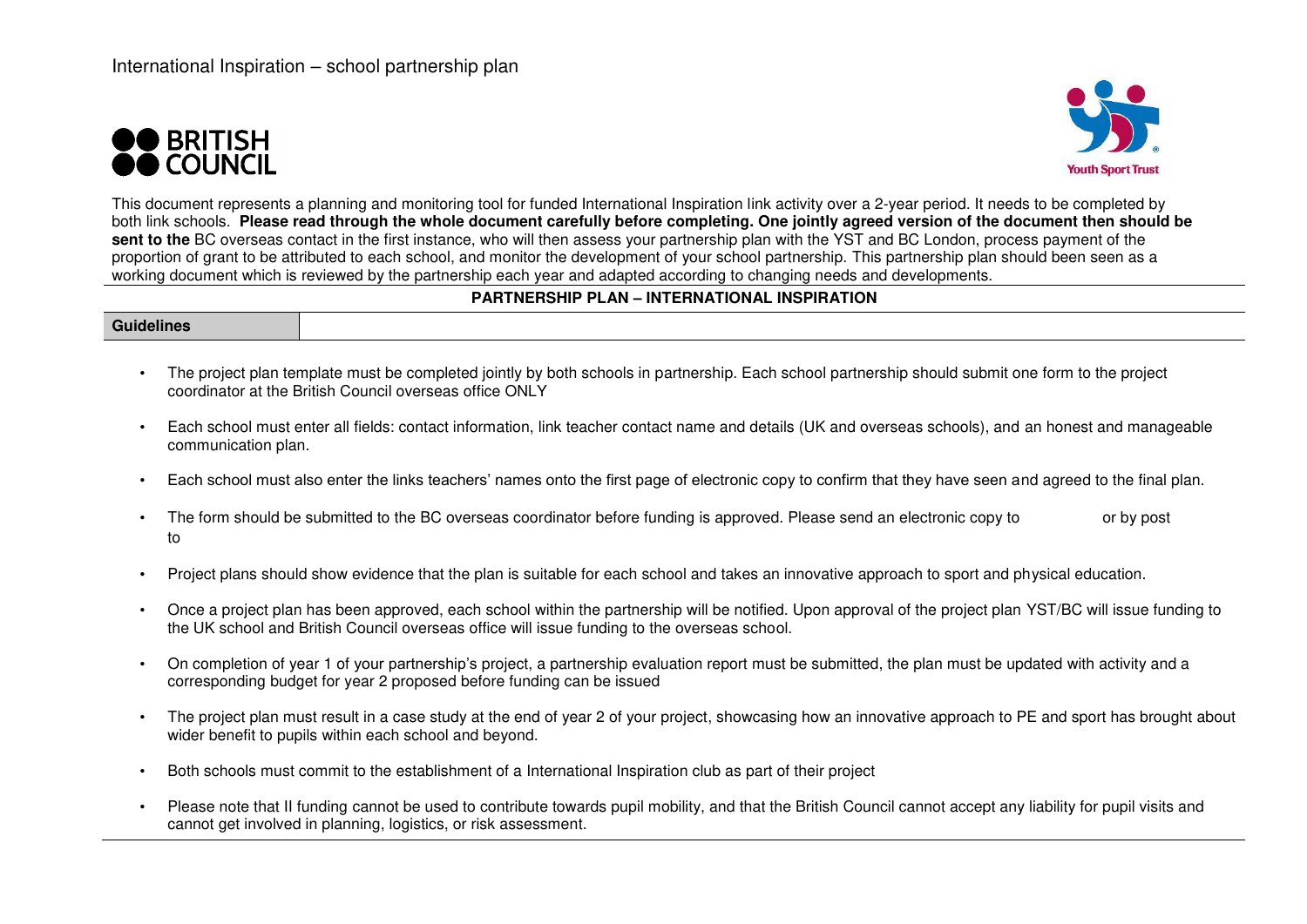



#### **Funding criteria for International Inspiration school partnerships**

Any funding that is made available to your II school partnerships does not necessarily need to be split equally between the schools. Rather, it should be used as appropriate to the specific development stage of the link.

BC II link funding **can** be used for:

- School staff travel expenses to visit the partner school including economy air fares, accommodation, subsistence, insurance, travel visa and inoculation costs – UP TO A MAXIMUM OF 50% OF THE OVERALL GRANT ONLY (ie. the other 50% of the link grant must be spent on other relevant project-related costs). Please note that any funding to support staff visits must be **completely independent** to any funding for visits that involve students. Any Staff visits must include clear outcomes and relate to the overall plan.
- Resources for the case studies– e.g. classroom materials, photocopying, printing, internet time relevant to the project
- Communications costs e.g. postage, telephone, e-mail, fax, video conferencing costs, internet costs for overseas schools, small items of hardware ESSENTIAL TO FACILITATING COMMUNICATION such as webcams & digital cameras. Evidence of value for money when purchasing small items of communications hardware must be demonstrated. The total budget for communications costs must not exceed £300 per year.

BC II link funding **cannot** be used for:

- Pupil mobility please note that any pupil mobility planned as part of the project(s) is entirely at the cost of the school(s) involved. The British Council cannot accept any liability for pupil visits and cannot get involved in planning, logistics, or risk assessment.
- Purchasing large/expensive pieces of hardware or refurbishing part or whole IT systems
- Leisure and sightseeing costs as part of a link visit
- Spending money for school staff travelling on overseas trips
- Purchasing gifts for school staff to take on overseas visits
- Paying for staff wages, recruitment or teacher supply costs to cover absence of school staff taking part in II activity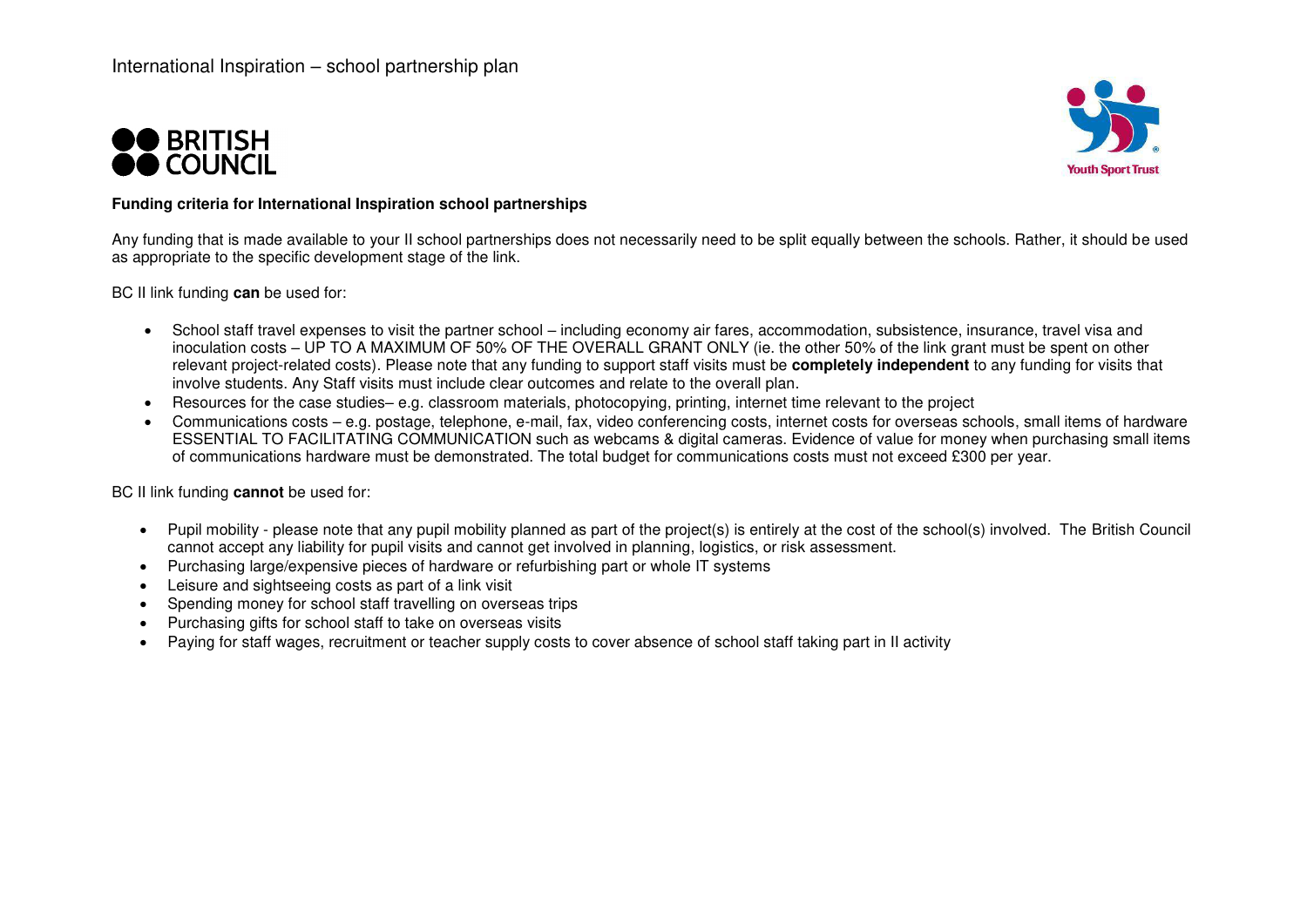



### **INTERNATIONAL INSPIRATION SCHOOL PARTNERSHIP PLAN SCHOOL DETAILS AND COMMUNICATION PLAN**

|                                                                                                                                                    | <b>UK school</b>                 | <b>Partner school</b>       |
|----------------------------------------------------------------------------------------------------------------------------------------------------|----------------------------------|-----------------------------|
| <b>School Name</b>                                                                                                                                 | PLYMSTOCK SCHOOL 1700            | <b>LALIBELA HIGH SCHOOL</b> |
| Country                                                                                                                                            | <b>UNITED KINGDOM</b>            | <b>ETHIOPIA</b>             |
| <b>Address</b>                                                                                                                                     | CHURCH ROAD, PLYMSTOCK, PLYMOUTH | LALIBELA, GETERGIE          |
| Headteacher/principal's<br>name                                                                                                                    | <b>MR DAVID FARMER</b>           | MULUGETA WOLDEMICHAEL       |
| Link teacher's name                                                                                                                                | Mrs Sharon Steward               | <b>GETU MARU</b>            |
| Link teacher's e-mail                                                                                                                              |                                  |                             |
| Link teacher's phone                                                                                                                               |                                  |                             |
| Link teacher's fax                                                                                                                                 |                                  |                             |
| <b>Communication Plan:</b><br>How often/when will<br>you contact your<br>partner? (e.g. every<br>other Friday, first Friday<br>of every month etc) | <b>ONCE A MONTH</b>              | <b>ONCE A MONTH</b>         |
| What will be your usual<br>means of contact? (e.g.<br>email, phone)                                                                                | E MAIL                           | E MAIL                      |
| Who is the alternative<br>contact and what are<br>their contact details?                                                                           |                                  |                             |
| <b>School term dates</b>                                                                                                                           |                                  |                             |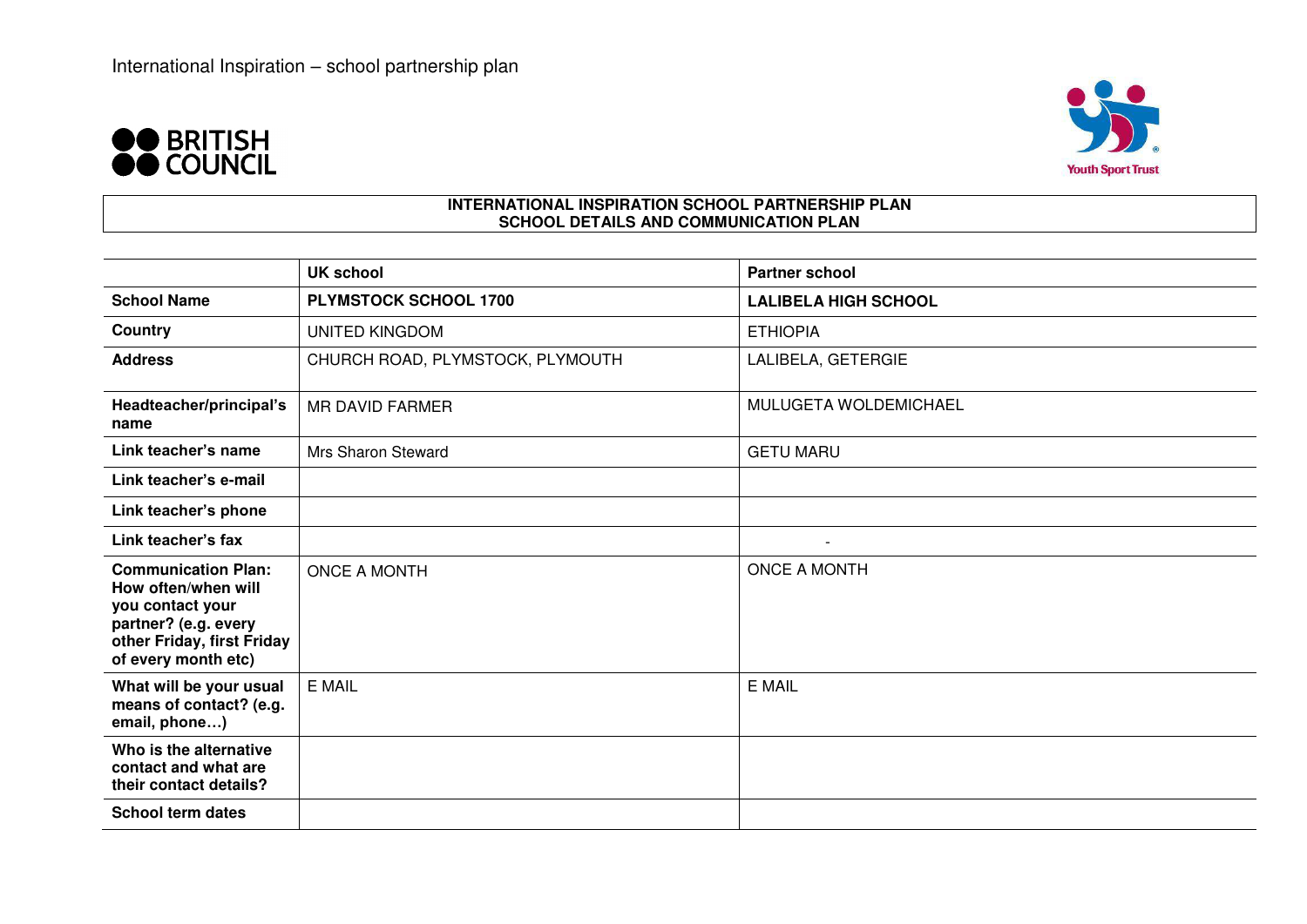



**1. Please list 3 or 4 outcomes below. These should be drawn from each school development plan and should be achieved by working jointly through PE and sport.** 

| UK school                                                                                                                                                                                       | <b>Partner School</b>                                                                                                 |  |  |
|-------------------------------------------------------------------------------------------------------------------------------------------------------------------------------------------------|-----------------------------------------------------------------------------------------------------------------------|--|--|
| Development of Young Leadership Programme<br>Disseminate teaching methodology by example and sharing of<br>resources.                                                                           | Development of Young Leadership Programme<br>Disseminate teaching methodology by example and sharing of<br>resources. |  |  |
| Improve participation levels in Sport and PE.                                                                                                                                                   | Improve participation levels in Sport and PE.                                                                         |  |  |
| Joint case study theme: A development statement of the intended impact of your project(s) upon your students through PE and sport (e.g. Raising<br>girls' self-confidence through PE and sport) |                                                                                                                       |  |  |
| Using sport and PE as a catalyst to encourage outstanding Teaching and Learning across all subjects.                                                                                            |                                                                                                                       |  |  |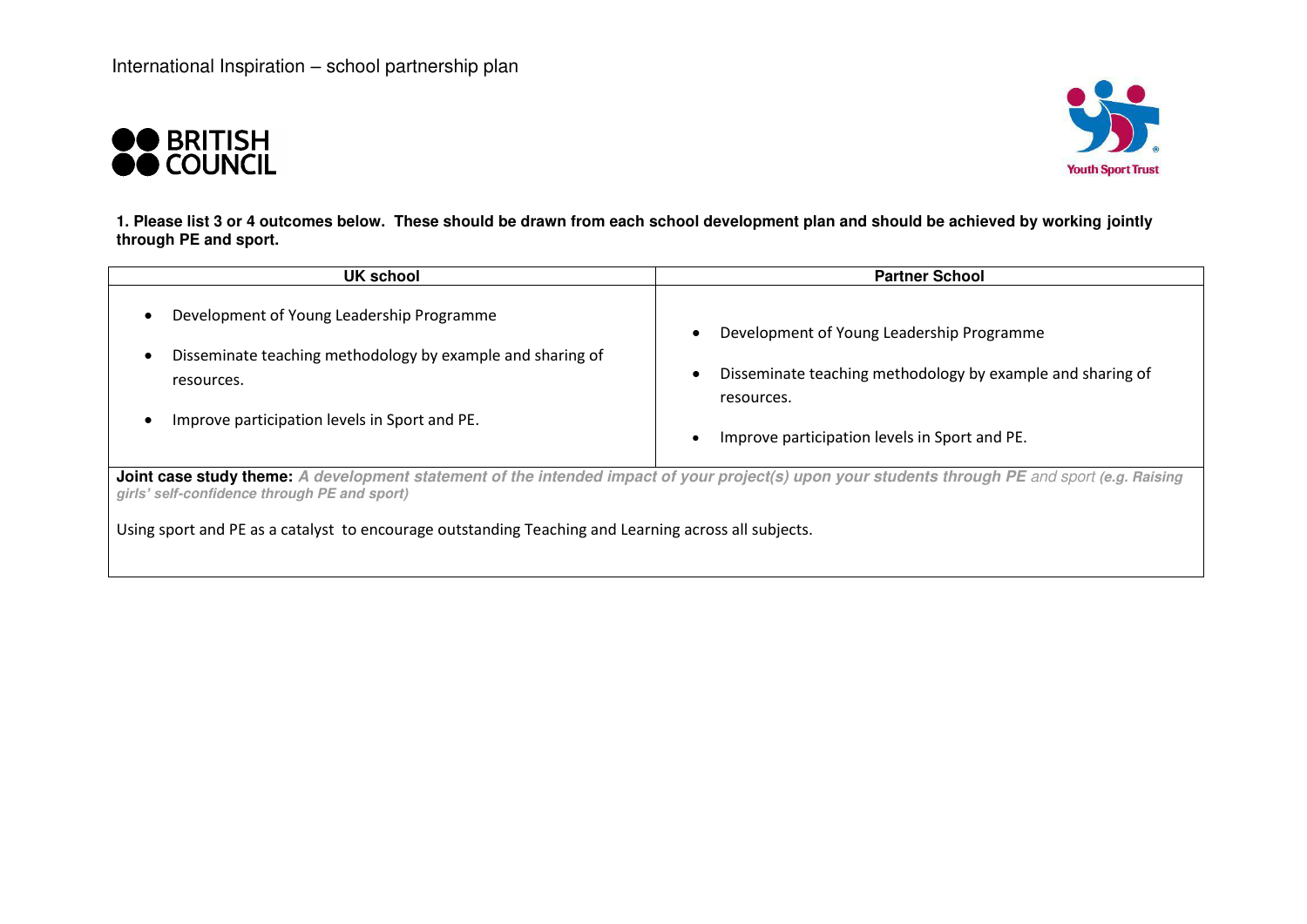



**1. Please indicate the number of teachers and pupils you plan to involve. It is anticipated that Year 2 of the development plan will involve a greater number of students across year groups in each school, and a greater number of teachers from other subject areas, as the scope of the projects broaden and as projects begin to link to each school's wider community.**

| <b>UK School</b>                              | YEAR ONE OF THE<br><b>DEVELOPMENT PLAN</b> | YEAR TWO OF THE<br><b>DEVELOPMENT PLAN</b> |
|-----------------------------------------------|--------------------------------------------|--------------------------------------------|
| No. of teachers to be involved in project     | 120                                        | 150                                        |
| No. of pupils to be involved in project       | 1700                                       | 2000                                       |
| Age range of pupils to be involved in project | $11 - 18$                                  | $7 - 18$                                   |
| <b>Partner School</b>                         | YEAR ONE OF THE<br><b>DEVELOPMENT PLAN</b> | YEAR TWO OF THE<br><b>DEVELOPMENT PLAN</b> |
| No. of teachers to be involved in project     | 45                                         | 60                                         |
| No. of pupils to be involved in project       | 500                                        | 600                                        |
| Age range of pupils to be involved in project | 16-18                                      | 14-18                                      |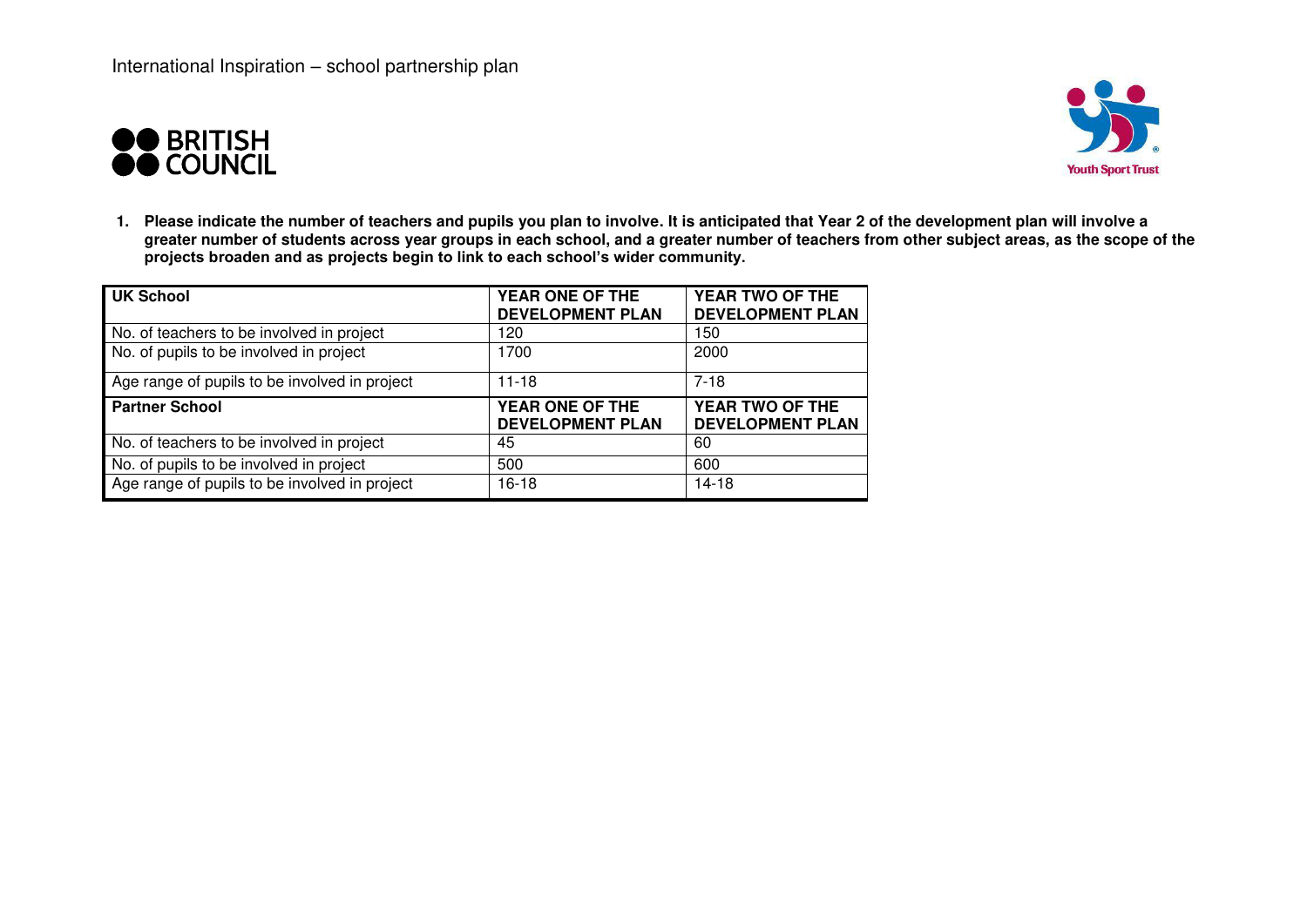



**3. What is the project(s) timetable and workplan? Please use this grid to break down your project(s) into separate activities. Please continue on a separate sheet if necessary.** 

| YEAR ONE OF THE DEVELOPMENT PLAN   |                                                 |                                                                                                            | Il funding $(E)$<br>required for each |                |                             |
|------------------------------------|-------------------------------------------------|------------------------------------------------------------------------------------------------------------|---------------------------------------|----------------|-----------------------------|
|                                    |                                                 |                                                                                                            | partner school, per<br>activity       |                | - Name of person            |
| <b>OUTCOME</b> (from<br>section 1) | - Activity title<br>- Start and end date        | - Description of activities relating to PE and sport                                                       | <b>UK</b>                             | <b>Partner</b> | responsible for<br>delivery |
|                                    | Young Leadership:<br>April 2012 - April<br>2013 | Introduction of lunchtime and before school activities led by<br>$\bullet$<br>Young Leaders                |                                       | £100           | Getu Maru                   |
|                                    |                                                 | Training of an additional 24 Young Leaders to assist with<br>$\bullet$<br>Club activities                  |                                       | £200           | Getu Maru                   |
|                                    |                                                 | Organise 1 sports festival for local schools<br>$\bullet$                                                  |                                       |                | Getu Maru                   |
|                                    |                                                 | Provide additional resources (from UK) for Young Leadership<br>$\bullet$<br>training                       |                                       |                | S.Steward                   |
| $\overline{c}$                     | Sharing of good<br>practice                     | Sharing of teaching materials for PE specific and the wider<br>$\bullet$<br>curriculum with partner school | £100                                  |                | S.Steward                   |
|                                    |                                                 | DVD evidence of UK good practice within PE and other<br>$\bullet$<br>subjects                              |                                       |                | S.Steward                   |
|                                    |                                                 | Sharing of spoken and written English by use of pen pal<br>$\bullet$<br>system and reading of poetry.      |                                       |                | S.Steward                   |
|                                    |                                                 |                                                                                                            |                                       |                |                             |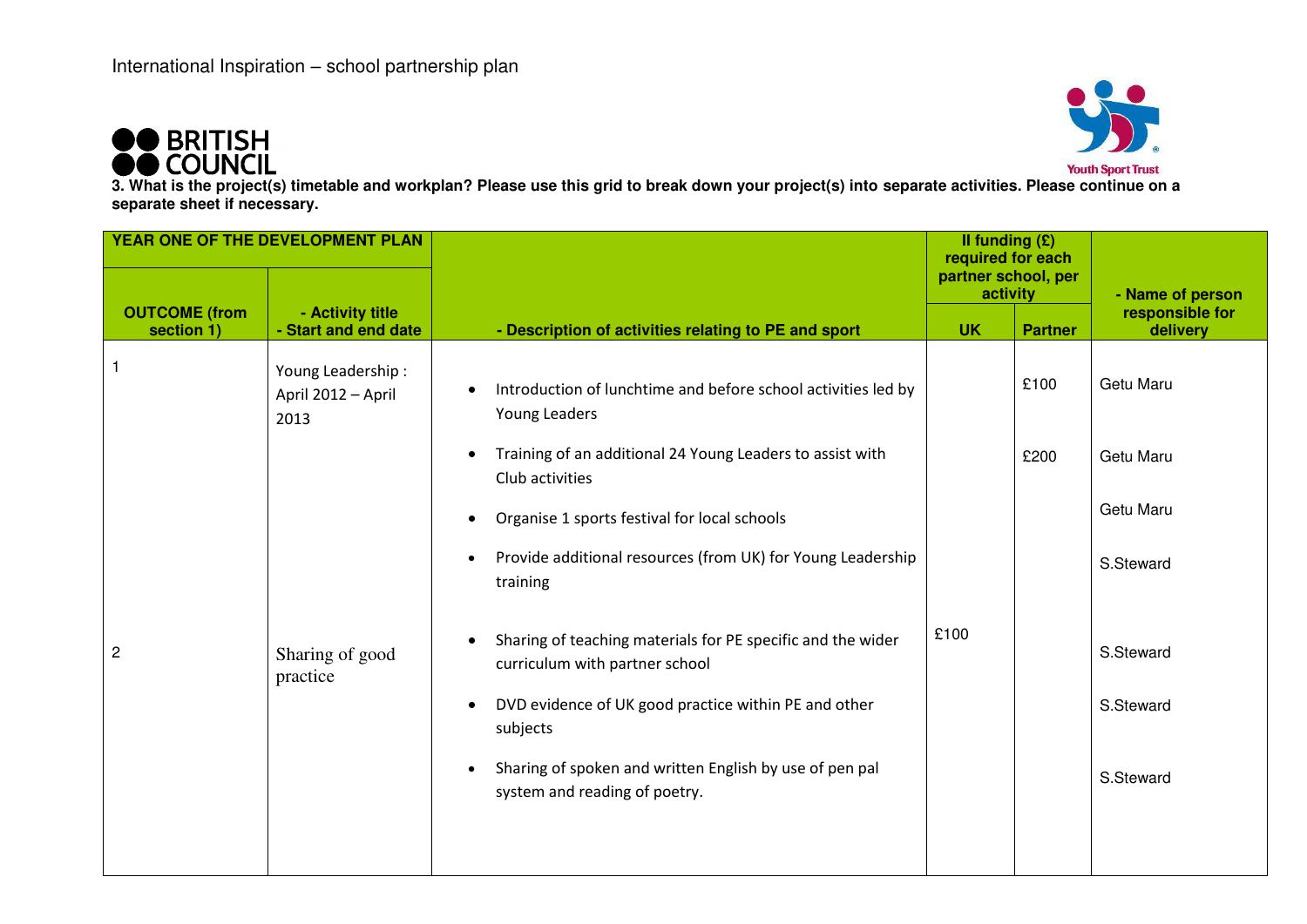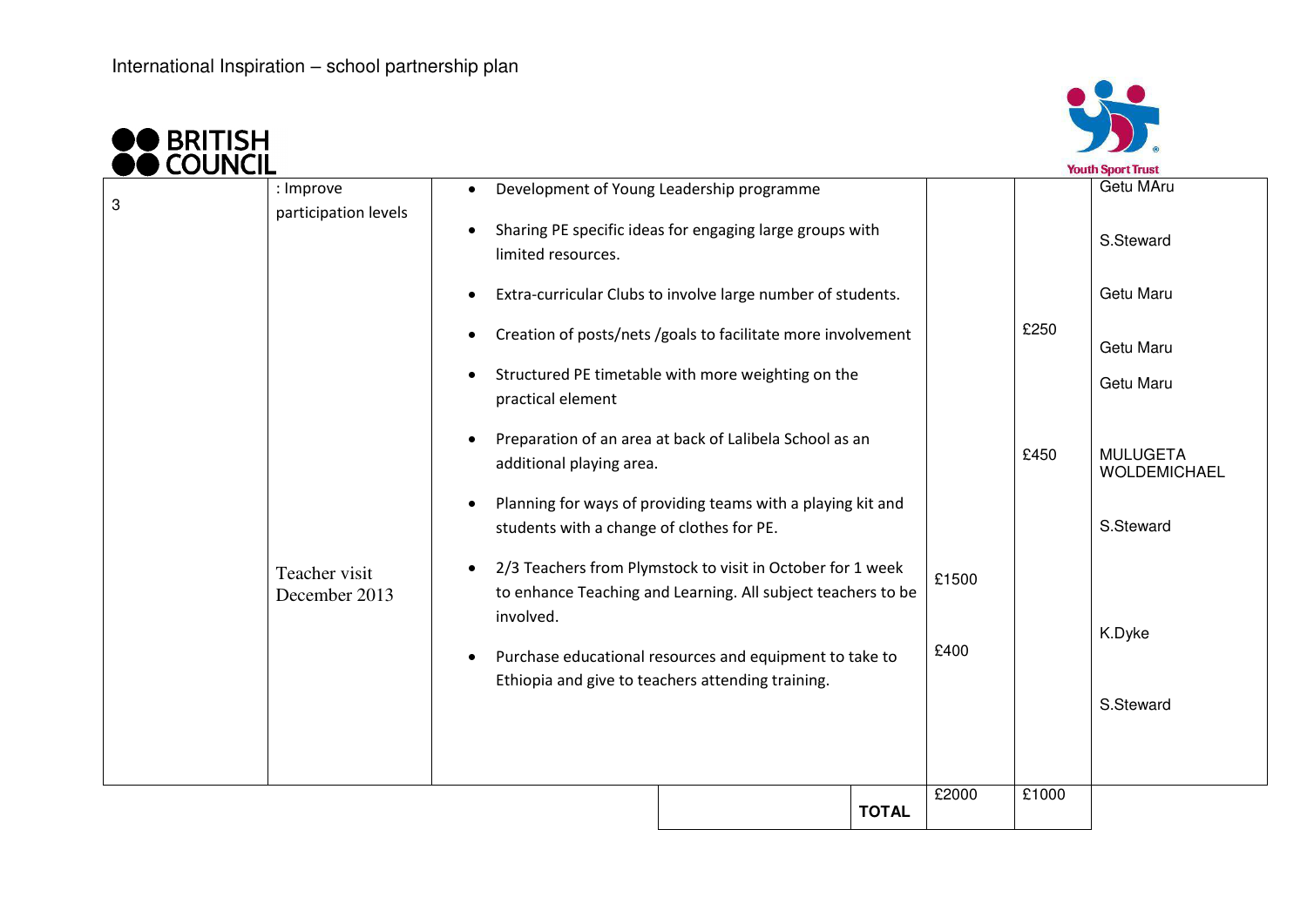



| YEAR TWO OF THE DEVELOPMENT<br><b>PLAN</b> |                                          |                                                                                                                                          | Il funding $(E)$<br>required for each |                                 |                             |
|--------------------------------------------|------------------------------------------|------------------------------------------------------------------------------------------------------------------------------------------|---------------------------------------|---------------------------------|-----------------------------|
|                                            |                                          |                                                                                                                                          |                                       | partner school, per<br>activity | - Name of person            |
| <b>OUTCOME</b> (from<br>section 1)         | - Activity title<br>- Start and end date | - Description of activities relating to PE and sport                                                                                     | $-UK$                                 | - Partner                       | responsible for<br>delivery |
|                                            | Young Leadership                         | Continue development of YL programme producing an<br>additional 24 Young Leaders and introduce YL Programme to<br>neighbouring schools   |                                       | £200                            | Getu Maru                   |
|                                            |                                          | Organise 2 Sports Festivals for neighbouring schools                                                                                     |                                       | £200                            | Getu Maru                   |
|                                            |                                          | Lalibela school PE equipment & clubs                                                                                                     |                                       | £200                            | Getu MAru                   |
| $\overline{c}$                             | Teacher visit<br>December 2013           | 2/3 Teachers from Plymstock to visit in December for 1 week to<br>enhance Teaching and Learning. All subject teachers to be<br>involved. | £1500                                 |                                 | K.Dyke                      |
| 3                                          | Intra School                             | Lalibela teachers to disseminate resources and ideas to<br>neighbouring school teachers.                                                 | £400                                  |                                 | S.Steward                   |
|                                            | League                                   | Sharing of teaching materials for PE specific and the wider<br>curriculum with partner school                                            | £300                                  |                                 | S.Steward                   |
|                                            |                                          | Using Young Leaders to develop 'intra' school league to be<br>involved in partner school and then in other secondary schools.            |                                       | £200                            | Getu Maru                   |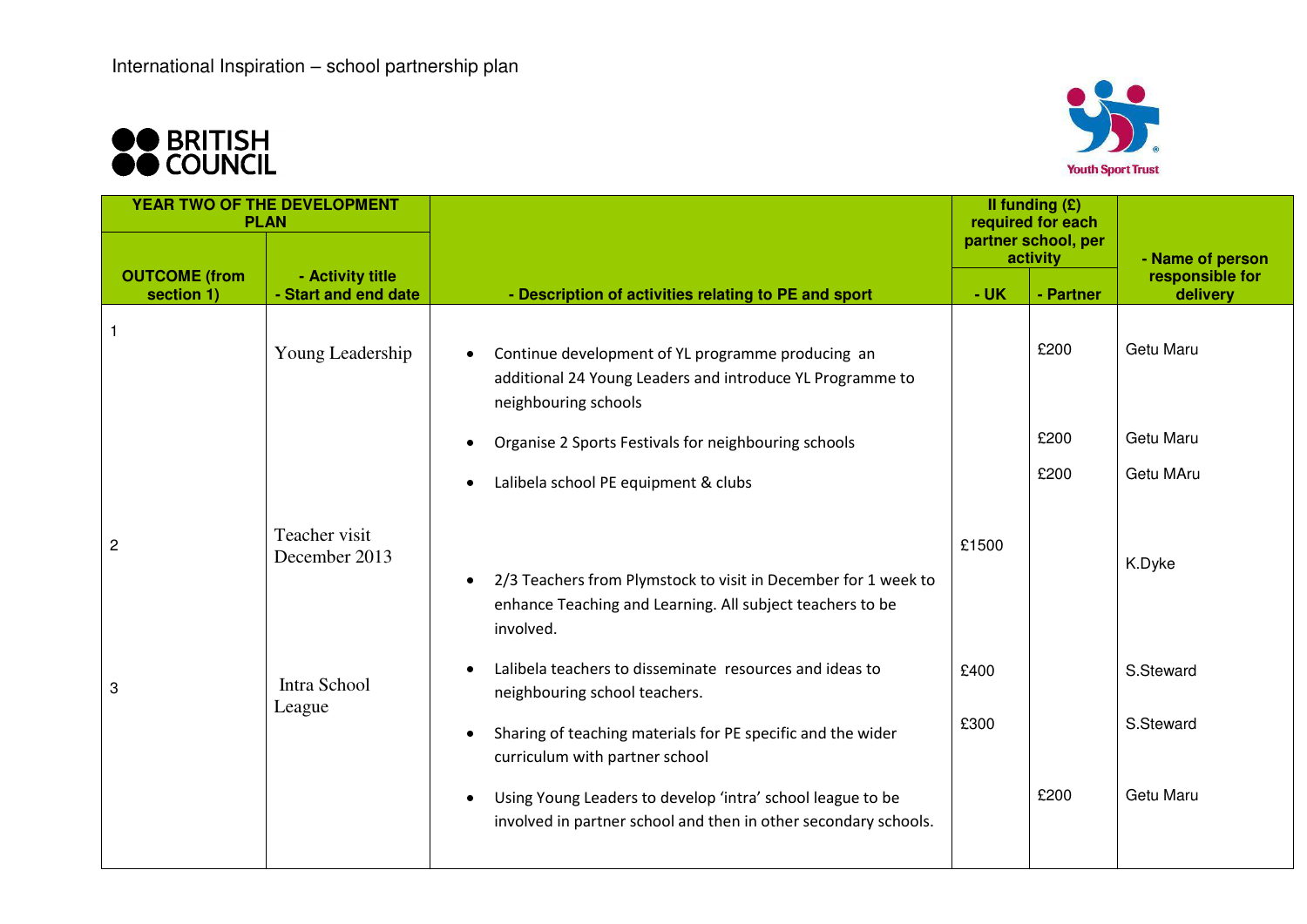



## **4. Agreement and signatures**

| <b>AGREEMENT</b>                                                                                                                                                                                                                                                                                                                                                                                                                                                                                                                                            |                             |           |  |  |
|-------------------------------------------------------------------------------------------------------------------------------------------------------------------------------------------------------------------------------------------------------------------------------------------------------------------------------------------------------------------------------------------------------------------------------------------------------------------------------------------------------------------------------------------------------------|-----------------------------|-----------|--|--|
| "We, the undersigned, certify that my school supports the aims and activities outlined. I certify that my school has seen and is committed to the project as<br>outlined in this application.                                                                                                                                                                                                                                                                                                                                                               |                             |           |  |  |
| I understand that release of future funds will be dependent on both schools reviewing this Plan together and completing all International Inspiration monitoring<br>and evaluation requirements."                                                                                                                                                                                                                                                                                                                                                           |                             |           |  |  |
| We agree that The British Council and Youth Sport Trust may record and retain information regarding my name, address, institution, telephone number and<br>e-mail address in order to secure my participation in this programme. This information may be shared with other schools participating in the programme and<br>may be used for promotional and educational purposes.<br>We understand that any pupil mobility planned as part of the project(s) is entirely at the cost of the school(s) involved, and that all risk and liability rests with the |                             |           |  |  |
| school(s) involved. The British Council cannot accept any liability for pupil visits and cannot get involved in planning, logistics, or risk assessment."                                                                                                                                                                                                                                                                                                                                                                                                   |                             |           |  |  |
| Each partner coordinator should enter their name and the date to indicate that they have seen and agreed to the finalised version of this plan.                                                                                                                                                                                                                                                                                                                                                                                                             |                             |           |  |  |
|                                                                                                                                                                                                                                                                                                                                                                                                                                                                                                                                                             | <b>UK</b><br><b>Partner</b> |           |  |  |
| <b>Name</b>                                                                                                                                                                                                                                                                                                                                                                                                                                                                                                                                                 | S.Steward                   | Getu Maru |  |  |
| <b>Date</b>                                                                                                                                                                                                                                                                                                                                                                                                                                                                                                                                                 | 30/03/12<br>30/03/12        |           |  |  |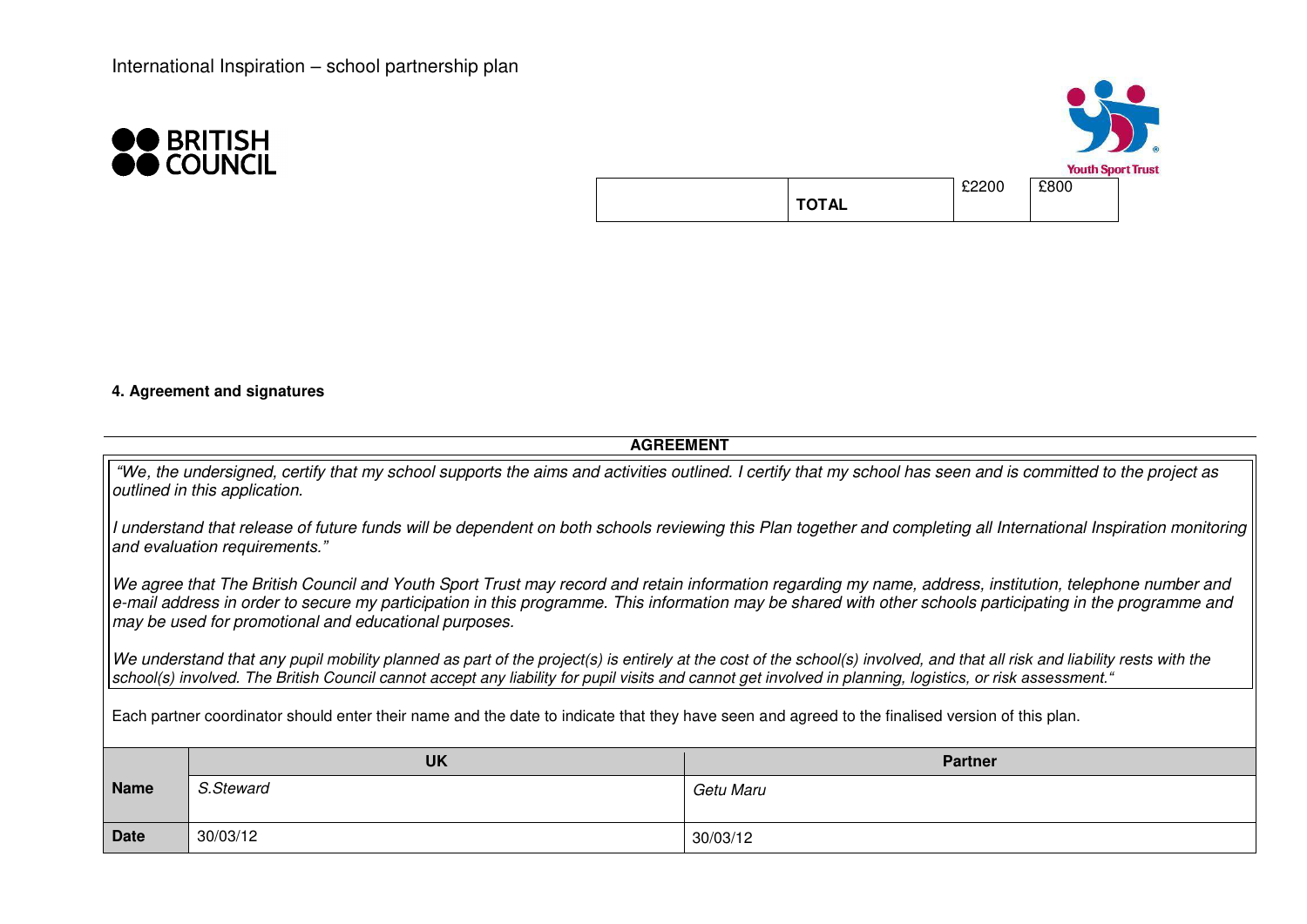



## **DEVELOPMENT PLAN REVIEW**

**Please complete the following review of the delivery of year 1 of the development plan and submit with an updated plan for year 2 of the development plan along with clear budget outlines.**